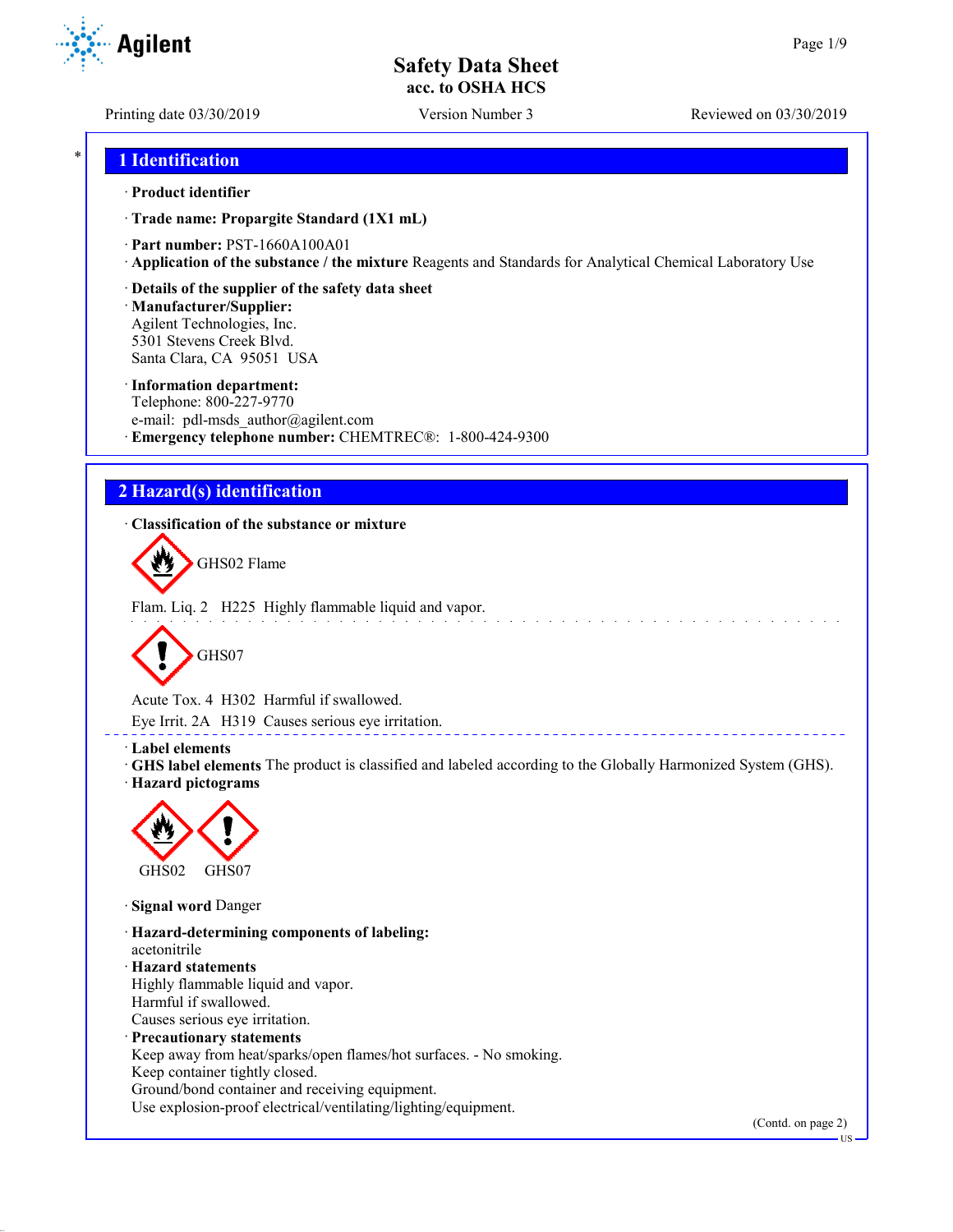(Contd. of page 1)

#### **Trade name: Propargite Standard (1X1 mL)**

Use only non-sparking tools. Take precautionary measures against static discharge. Wash thoroughly after handling. Do not eat, drink or smoke when using this product.  $Health = 2$ Fire  $= 3$ 

· **HMIS-ratings (scale 0 - 4)**

|             | $HEALTH$ $2$ Health = 2                                                 |
|-------------|-------------------------------------------------------------------------|
| <b>FIRE</b> | $\begin{array}{ c c } \hline 3 & \text{Fire} = 3 \\ \hline \end{array}$ |
|             | REACTIVITY 0 Reactivity = 0                                             |

· **Other hazards**

2 3  $\overline{0}$ 

- · **Results of PBT and vPvB assessment**
- · **PBT:** Not applicable.
- · **vPvB:** Not applicable.

# **3 Composition/information on ingredients**

· **Chemical characterization: Mixtures**

· **Description:** Mixture of the substances listed below with nonhazardous additions.

· **Dangerous components:**

75-05-8 acetonitrile 99.987%

# \* **4 First-aid measures**

# · **Description of first aid measures**

· **General information:**

Immediately remove any clothing soiled by the product.

Symptoms of poisoning may even occur after several hours; therefore medical observation for at least 48 hours after the accident.

· **After inhalation:** Supply fresh air; consult doctor in case of complaints.

· **After skin contact:** Immediately rinse with water.

· **After eye contact:**

Rinse opened eye for several minutes under running water. If symptoms persist, consult a doctor.

(Contd. on page 3)

US

**Agilent** 

Printing date 03/30/2019 Version Number 3 Reviewed on 03/30/2019



Wear protective gloves/protective clothing/eye protection/face protection.

If swallowed: Call a poison center/doctor if you feel unwell. Rinse mouth.

If on skin (or hair): Take off immediately all contaminated clothing. Rinse skin with water/shower.

If in eyes: Rinse cautiously with water for several minutes. Remove contact lenses, if present and easy to do. Continue rinsing.

If eye irritation persists: Get medical advice/attention.

In case of fire: Use for extinction: CO2, powder or water spray.

Store in a well-ventilated place. Keep cool.

Reactivity  $= 0$ 

Dispose of contents/container in accordance with local/regional/national/international regulations.

## · **Classification system:**

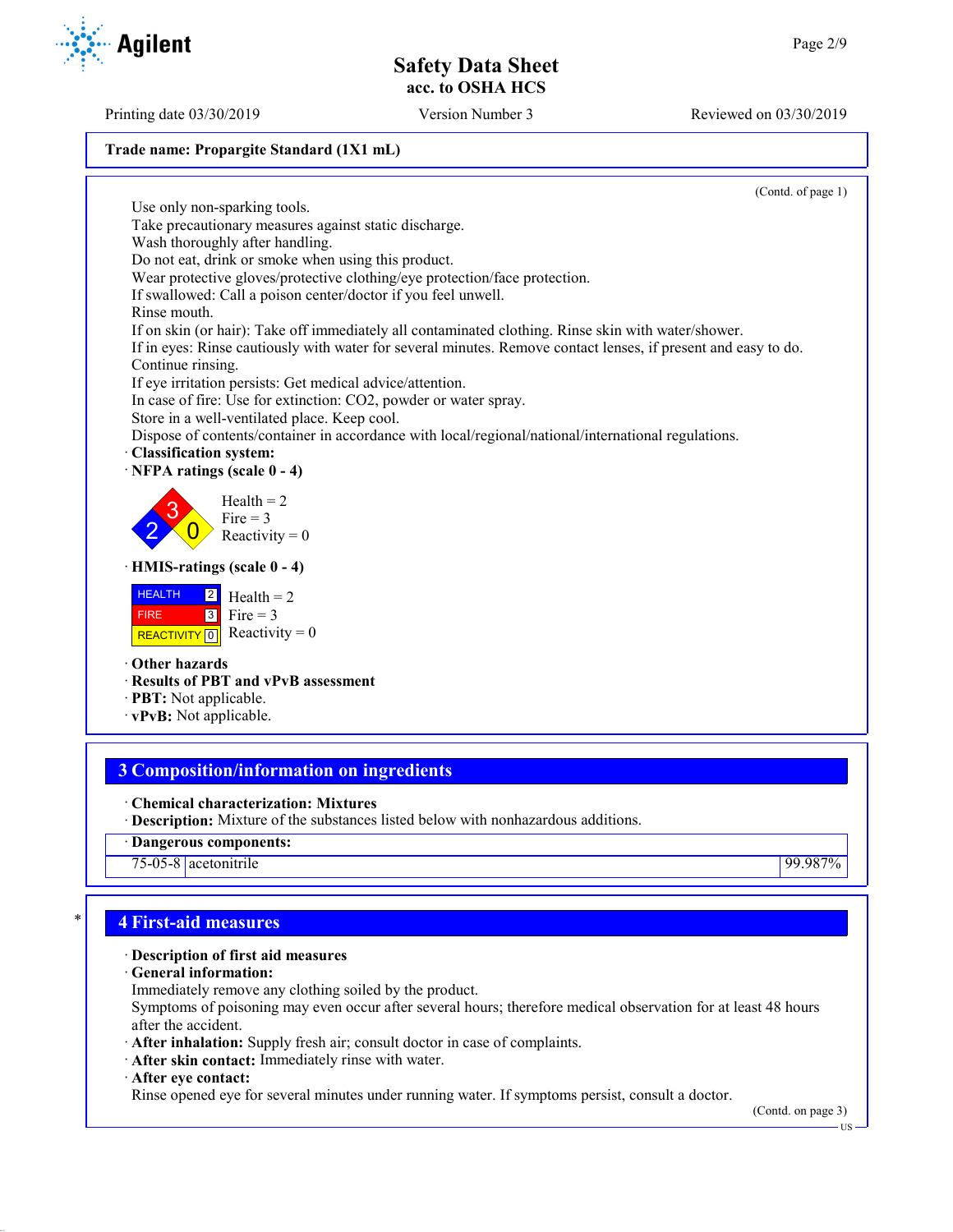Printing date 03/30/2019 Version Number 3 Reviewed on 03/30/2019

**Trade name: Propargite Standard (1X1 mL)**

(Contd. of page 2)

· **After swallowing:** Immediately call a doctor.

- · **Information for doctor:**
- · **Most important symptoms and effects, both acute and delayed** No further relevant information available. · **Indication of any immediate medical attention and special treatment needed**
- No further relevant information available.

## **5 Fire-fighting measures**

- · **Extinguishing media**
- · **Suitable extinguishing agents:**
- CO2, extinguishing powder or water spray. Fight larger fires with water spray or alcohol resistant foam.
- · **For safety reasons unsuitable extinguishing agents:** Water with full jet
- · **Special hazards arising from the substance or mixture** No further relevant information available.
- · **Advice for firefighters**
- · **Protective equipment:** No special measures required.

### \* **6 Accidental release measures**

| · Personal precautions, protective equipment and emergency procedures                            |           |
|--------------------------------------------------------------------------------------------------|-----------|
| Wear protective equipment. Keep unprotected persons away.                                        |           |
| · Environmental precautions: Do not allow to enter sewers/ surface or ground water.              |           |
| · Methods and material for containment and cleaning up:                                          |           |
| Absorb with liquid-binding material (sand, diatomite, acid binders, universal binders, sawdust). |           |
| Dispose contaminated material as waste according to item 13.                                     |           |
| Ensure adequate ventilation.                                                                     |           |
| · Reference to other sections                                                                    |           |
| See Section 7 for information on safe handling.                                                  |           |
| See Section 8 for information on personal protection equipment.                                  |           |
| See Section 13 for disposal information.                                                         |           |
| · Protective Action Criteria for Chemicals                                                       |           |
| $\cdot$ PAC-1:                                                                                   |           |
| 75-05-8 $ $ acetonitrile                                                                         | 13 ppm    |
| $\cdot$ PAC-2:                                                                                   |           |
| 75-05-8 acetonitrile                                                                             | $50$ ppm  |
| $·$ PAC-3:                                                                                       |           |
| 75-05-8 $ $ acetonitrile                                                                         | $150$ ppm |

## **7 Handling and storage**

- · **Handling:**
- · **Precautions for safe handling** No special precautions are necessary if used correctly.
- · **Information about protection against explosions and fires:**
- Keep ignition sources away Do not smoke.
- Protect against electrostatic charges.
- · **Conditions for safe storage, including any incompatibilities**
- · **Storage:**
- · **Requirements to be met by storerooms and receptacles:** Store in a cool location.



US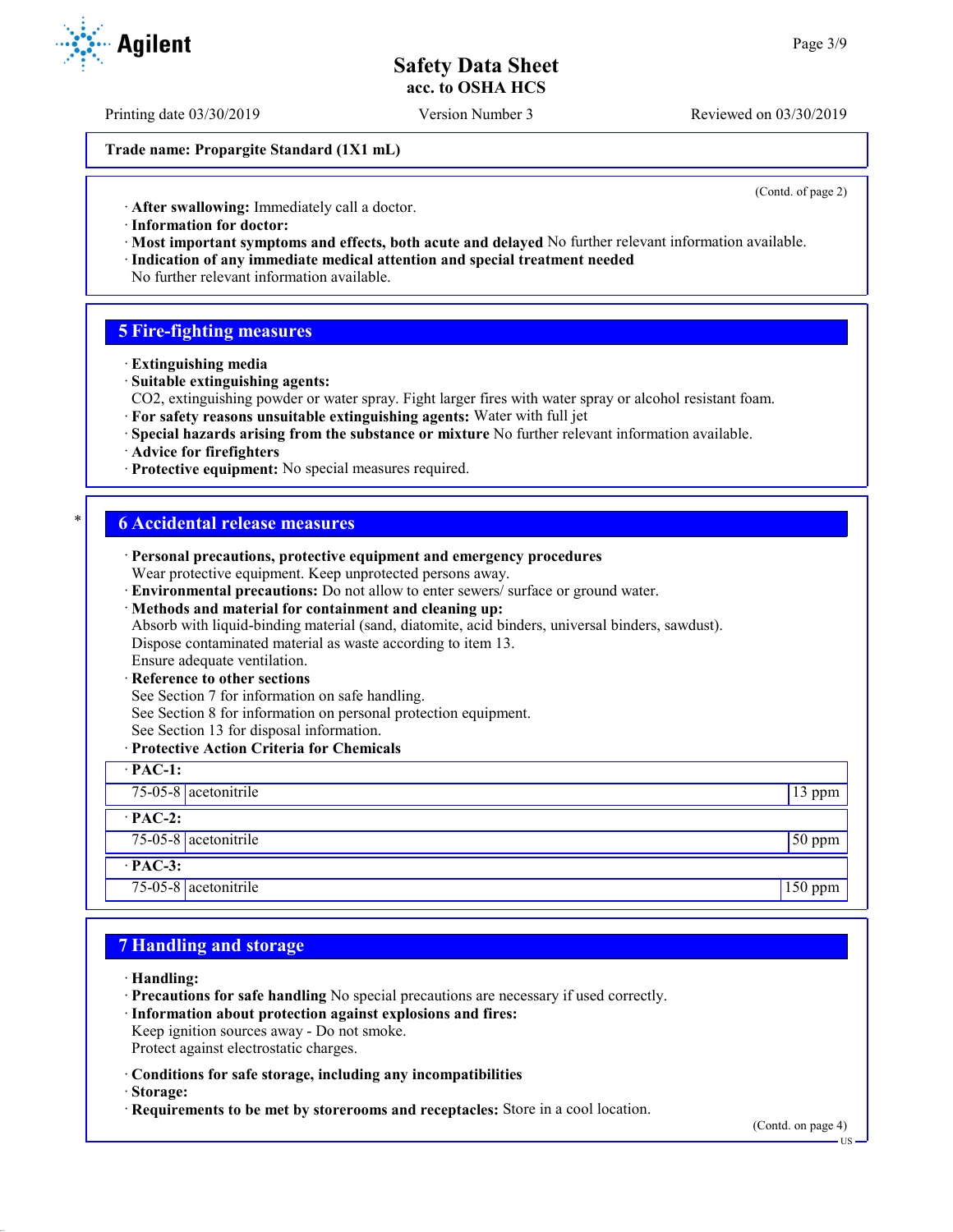Printing date 03/30/2019 Version Number 3 Reviewed on 03/30/2019

**Trade name: Propargite Standard (1X1 mL)**

(Contd. of page 3)

· **Information about storage in one common storage facility:** Not required.

· **Further information about storage conditions:** Keep receptacle tightly sealed.

Store in cool, dry conditions in well sealed receptacles.

· **Specific end use(s)** No further relevant information available.

## **8 Exposure controls/personal protection**

· **Additional information about design of technical systems:** No further data; see item 7.

#### · **Control parameters**

#### · **Components with limit values that require monitoring at the workplace:**

#### **75-05-8 acetonitrile**

PEL Long-term value: 70 mg/m<sup>3</sup>, 40 ppm

REL Long-term value: 34 mg/m<sup>3</sup>, 20 ppm

TLV Long-term value:  $34 \text{ mg/m}^3$ ,  $20 \text{ ppm}$ 

#### Skin

· **Additional information:** The lists that were valid during the creation were used as basis.

- · **Exposure controls**
- · **Personal protective equipment:**
- · **General protective and hygienic measures:**
- Keep away from foodstuffs, beverages and feed.

Immediately remove all soiled and contaminated clothing.

Wash hands before breaks and at the end of work.

Avoid contact with the eyes.

Avoid contact with the eyes and skin.

#### · **Breathing equipment:**

When used as intended with Agilent instruments, the use of the product under normal laboratory conditions and with standard practices does not result in significant airborne exposures and therefore respiratory protection is not needed.

Under an emergency condition where a respirator is deemed necessary, use a NIOSH or equivalent approved device/equipment with appropriate organic or acid gas cartridge.

#### · **Protection of hands:**

Although not recommended for constant contact with the chemicals or for clean-up, nitrile gloves 11-13 mil thickness are recommended for normal use. The breakthrough time is 1 hr. For cleaning a spill where there is direct contact of the chemical, butyl rubber gloves are recommended 12-15 mil thickness with breakthrough times exceeding 4 hrs. Supplier recommendations should be followed.

#### · **Material of gloves**

For normal use: nitrile rubber, 11-13 mil thickness

For direct contact with the chemical: butyl rubber, 12-15 mil thickness

### · **Penetration time of glove material**

For normal use: nitrile rubber: 1 hour

For direct contact with the chemical: butyl rubber: >4 hours

(Contd. on page 5)

US

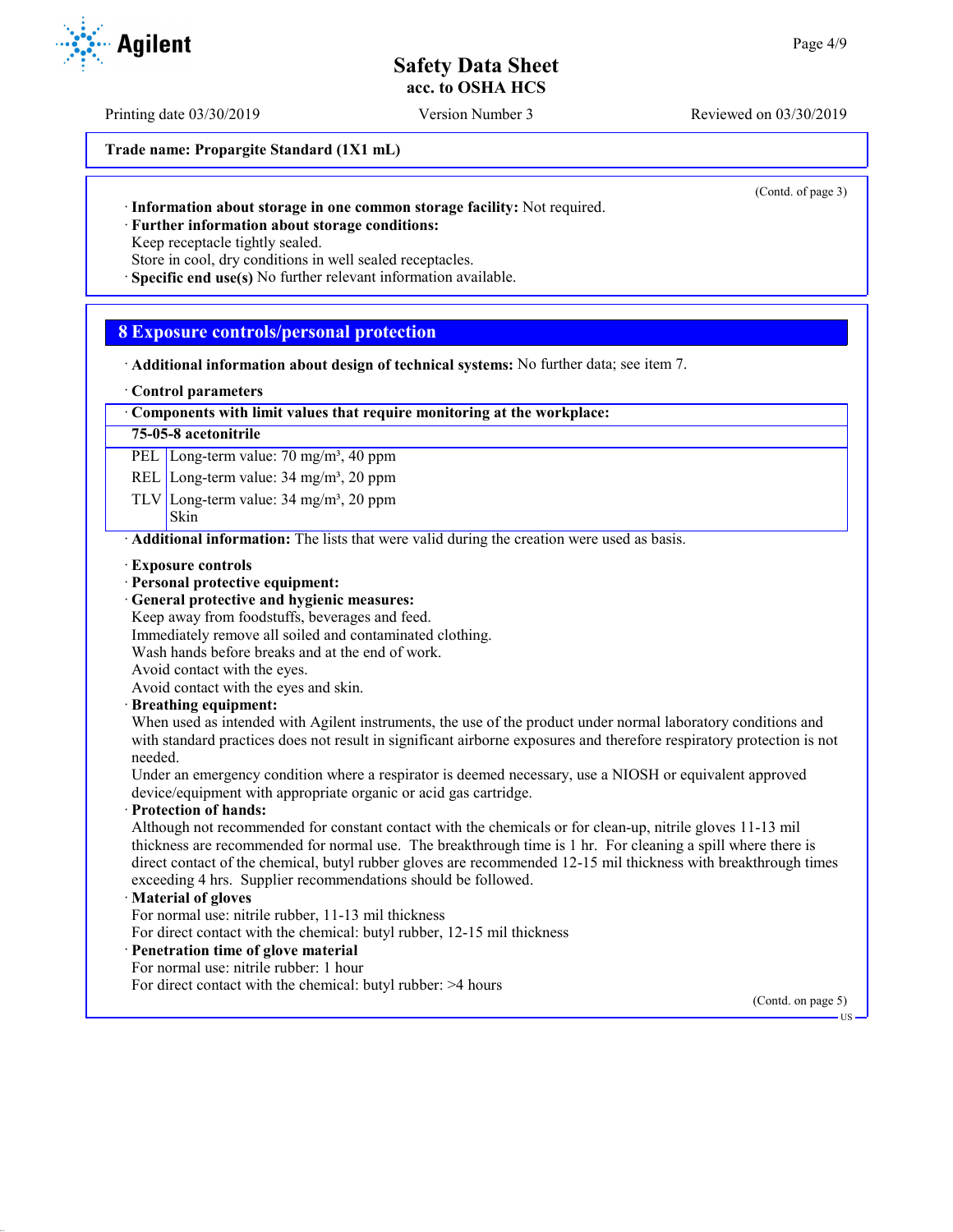Printing date 03/30/2019 Version Number 3 Reviewed on 03/30/2019

**Trade name: Propargite Standard (1X1 mL)**

(Contd. of page 4)

US

· **Eye protection:**



| · Information on basic physical and chemical properties    |                                                                                               |
|------------------------------------------------------------|-----------------------------------------------------------------------------------------------|
| · General Information                                      |                                                                                               |
| · Appearance:                                              |                                                                                               |
| Form:<br>Color:                                            | Fluid<br>Colorless                                                                            |
| · Odor:                                                    | Aromatic                                                                                      |
| Odor threshold:                                            | Not determined.                                                                               |
| · pH-value:                                                | Not determined.                                                                               |
| Change in condition                                        |                                                                                               |
| <b>Melting point/Melting range:</b>                        | -46 °C (-50.8 °F)                                                                             |
| <b>Boiling point/Boiling range:</b>                        | 81 °C (177.8 °F)                                                                              |
| · Flash point:                                             | 2 °C (35.6 °F)                                                                                |
| · Flammability (solid, gaseous):                           | Not applicable.                                                                               |
| · Ignition temperature:                                    | 525 °C (977 °F)                                                                               |
| · Decomposition temperature:                               | Not determined.                                                                               |
| · Auto igniting:                                           | Product is not selfigniting.                                                                  |
| Danger of explosion:                                       | Product is not explosive. However, formation of explosive air/vapor<br>mixtures are possible. |
| <b>Explosion limits:</b>                                   |                                                                                               |
| Lower:                                                     | 4.4 Vol $\%$                                                                                  |
| Upper:                                                     | 16 Vol %                                                                                      |
| $\cdot$ Vapor pressure at 20 °C (68 °F):                   | $0$ hPa $(0$ mm Hg)                                                                           |
| $\cdot$ Density at 20 °C (68 °F):                          | $0.78604$ g/cm <sup>3</sup> (6.5595 lbs/gal)                                                  |
| · Relative density                                         | Not determined.                                                                               |
| · Vapor density                                            | Not determined.                                                                               |
| · Evaporation rate                                         | Not determined.                                                                               |
| · Solubility in / Miscibility with                         |                                                                                               |
| Water:                                                     | Not miscible or difficult to mix.                                                             |
| · Partition coefficient (n-octanol/water): Not determined. |                                                                                               |
| · Viscosity:                                               |                                                                                               |
| Dynamic at 20 °C (68 °F):                                  | $0.39$ mPas                                                                                   |

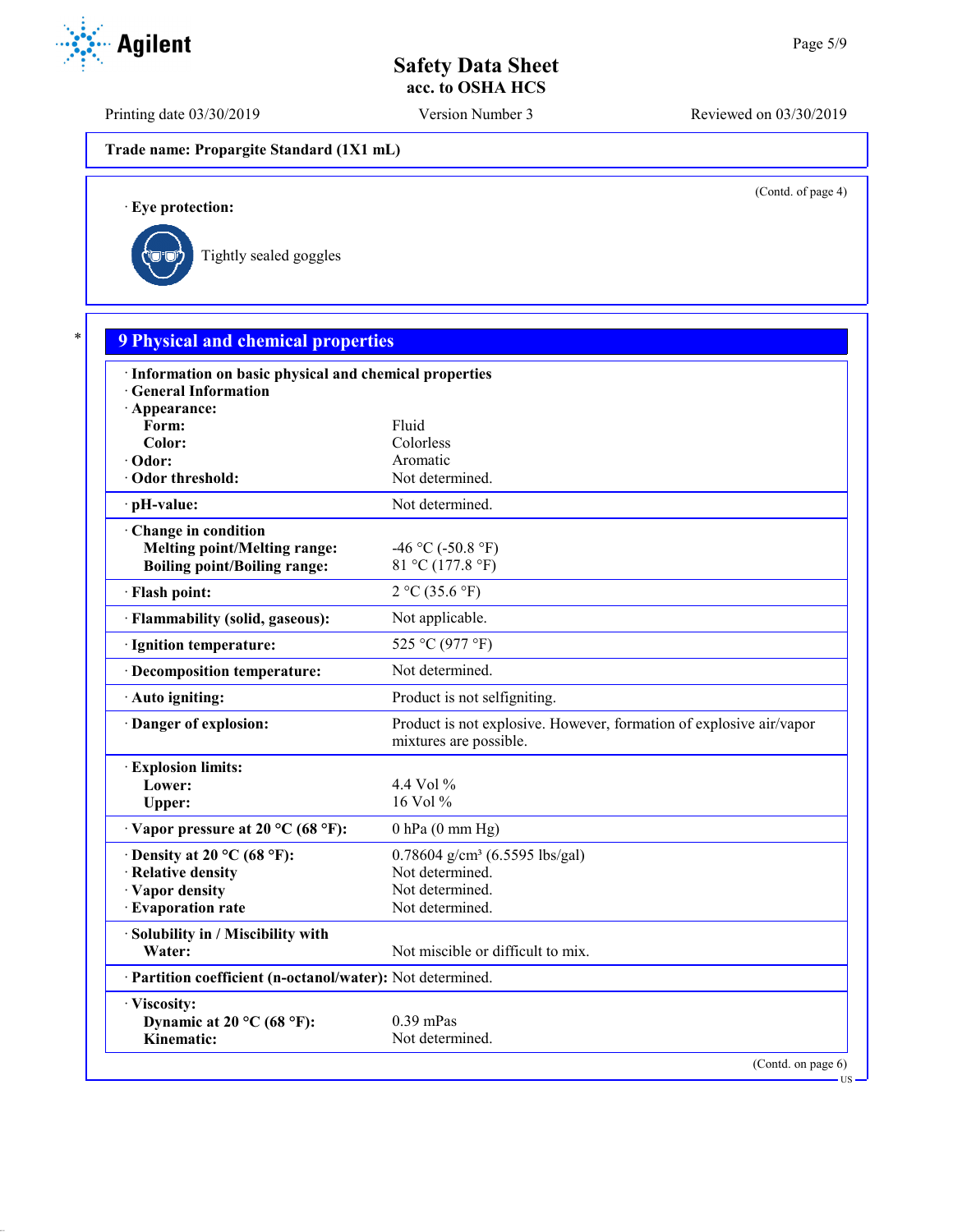Printing date 03/30/2019 Version Number 3 Reviewed on 03/30/2019

**Trade name: Propargite Standard (1X1 mL)**

|                                      |                                                       | (Contd. of page 5) |
|--------------------------------------|-------------------------------------------------------|--------------------|
| Solvent content:<br>VOC content:     | $0.00\%$<br>$0.0 \frac{g}{1} / 0.00 \frac{g}{g}$      |                    |
| Solids content:<br>Other information | $0.0\%$<br>No further relevant information available. |                    |

## **10 Stability and reactivity**

· **Reactivity** No further relevant information available.

· **Chemical stability**

· **Thermal decomposition / conditions to be avoided:** No decomposition if used according to specifications.

- · **Possibility of hazardous reactions** No dangerous reactions known.
- · **Conditions to avoid** No further relevant information available.
- · **Incompatible materials:** No further relevant information available.
- · **Hazardous decomposition products:** No dangerous decomposition products known.

## **11 Toxicological information**

· **Information on toxicological effects**

· **Acute toxicity:**

#### · **LD/LC50 values that are relevant for classification:**

**ATE (Acute Toxicity Estimate)**

| Oral   | LD50 | $1,320$ mg/kg (rat)                      |
|--------|------|------------------------------------------|
| Dermal | LD50 | $\geq$ 2,000 mg/kg (rabbit)              |
|        |      | Inhalative LC50/4 h $3,587$ mg/L (mouse) |

# **75-05-8 acetonitrile**

| Oral   | LD50 | $1,320$ mg/kg (rat)                      |
|--------|------|------------------------------------------|
| Dermal | LD50 | $\vert$ >2,000 mg/kg (rabbit)            |
|        |      | Inhalative LC50/4 h $3,587$ mg/L (mouse) |

**2312-35-8 propargite (ISO)**

| Oral        | LD50 | $2,800$ mg/kg (rat)     |
|-------------|------|-------------------------|
| Dermal LD50 |      | $10,300$ mg/kg (rabbit) |

· **Primary irritant effect:**

· **on the skin:** No irritant effect.

· **on the eye:** Irritating effect.

· **Sensitization:** No sensitizing effects known.

· **Additional toxicological information:**

The product shows the following dangers according to internally approved calculation methods for preparations: Harmful

Irritant

· **Carcinogenic categories**

· **IARC (International Agency for Research on Cancer)**

None of the ingredients is listed.

(Contd. on page 7)



US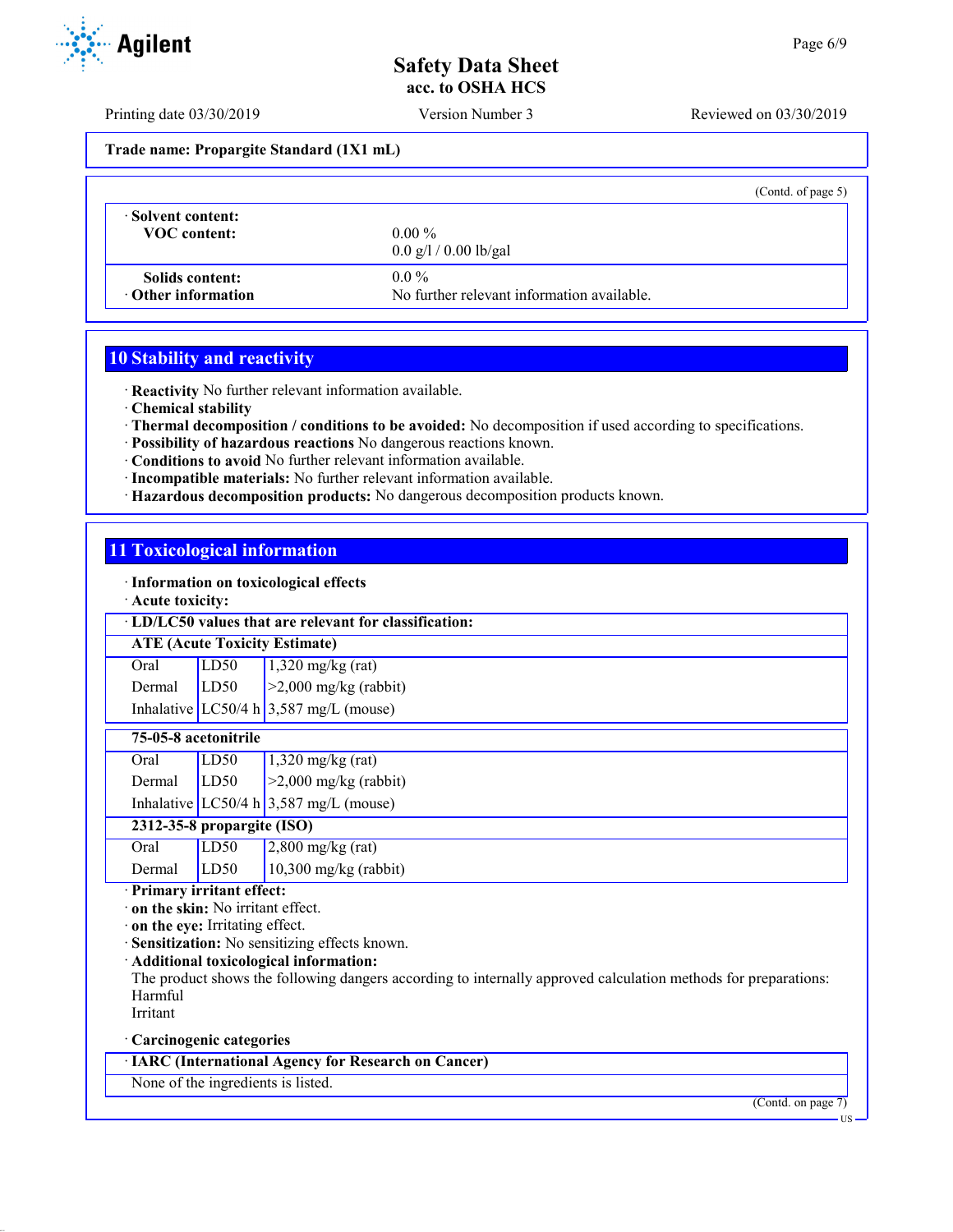Printing date 03/30/2019 Version Number 3 Reviewed on 03/30/2019

**Trade name: Propargite Standard (1X1 mL)**

(Contd. of page 6)

US

## · **NTP (National Toxicology Program)**

None of the ingredients is listed.

#### · **OSHA-Ca (Occupational Safety & Health Administration)**

None of the ingredients is listed.

# **12 Ecological information**

#### · **Toxicity**

- · **Aquatic toxicity:** No further relevant information available.
- · **Persistence and degradability** No further relevant information available.
- · **Behavior in environmental systems:**
- · **Bioaccumulative potential** No further relevant information available.
- · **Mobility in soil** No further relevant information available.
- · **Additional ecological information:**

#### · **General notes:**

Water hazard class 2 (Self-assessment): hazardous for water

Do not allow product to reach ground water, water course or sewage system.

Danger to drinking water if even small quantities leak into the ground.

- · **Results of PBT and vPvB assessment**
- · **PBT:** Not applicable.
- · **vPvB:** Not applicable.
- · **Other adverse effects** No further relevant information available.

# **13 Disposal considerations**

· **Waste treatment methods**

· **Recommendation:**

Must not be disposed of together with household garbage. Do not allow product to reach sewage system.

- · **Uncleaned packagings:**
- · **Recommendation:** Disposal must be made according to official regulations.

## **14 Transport information**

| · Not Regulated, De minimus Quantities             | -                                                     |
|----------------------------------------------------|-------------------------------------------------------|
| ⋅ UN-Number<br>· DOT, IMDG, IATA                   | UN1648                                                |
| · UN proper shipping name<br>∙ DOT<br>· IMDG, IATA | Acetonitrile solution<br><b>ACETONITRILE</b> solution |
|                                                    | (Contd. on page 8)                                    |

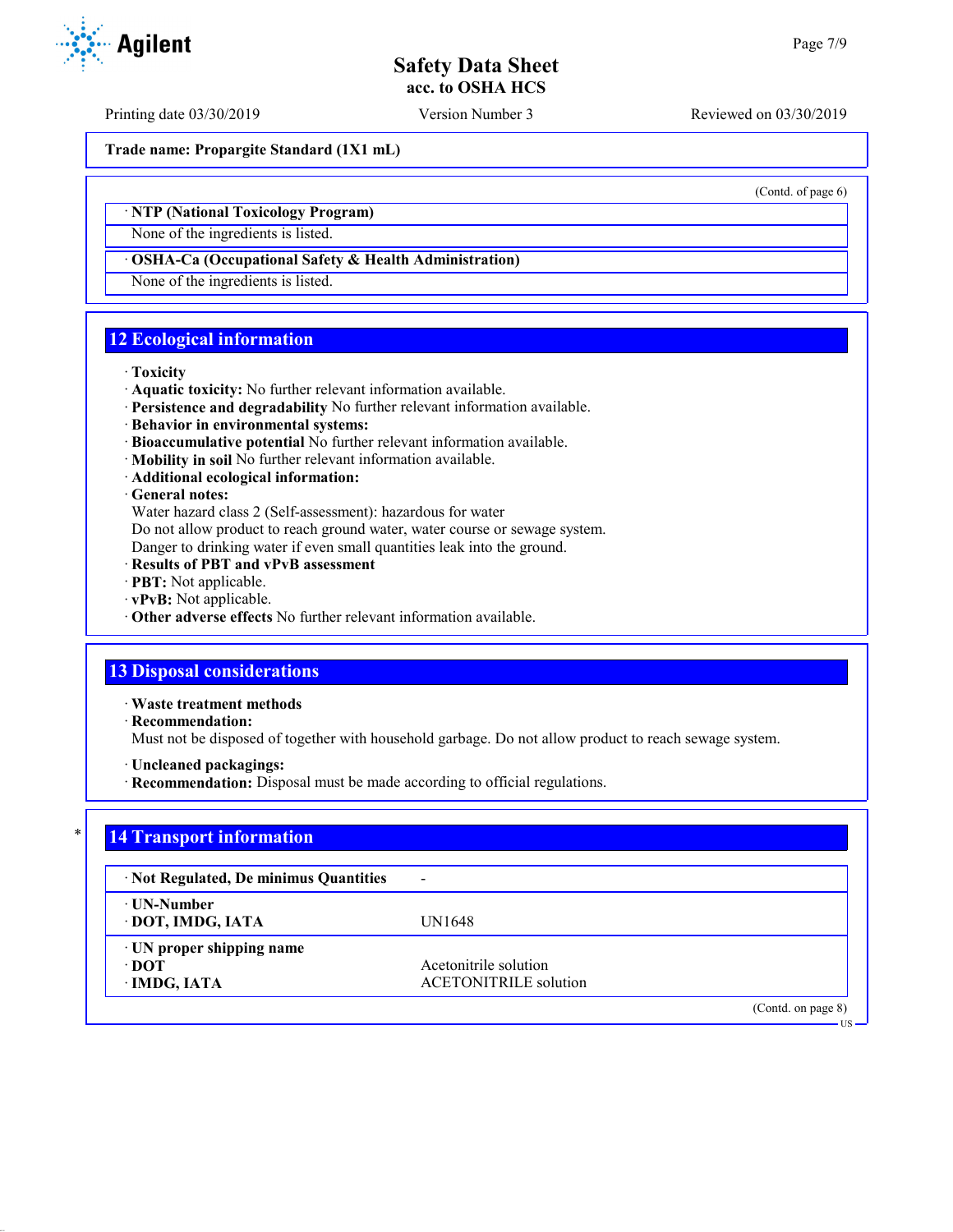Printing date 03/30/2019 Version Number 3 Reviewed on 03/30/2019

**Agilent** 

| Trade name: Propargite Standard (1X1 mL) |  |  |  |  |
|------------------------------------------|--|--|--|--|
|------------------------------------------|--|--|--|--|

|                                                                                   | (Contd. of page 7)                                                                                  |
|-----------------------------------------------------------------------------------|-----------------------------------------------------------------------------------------------------|
| · Transport hazard class(es)                                                      |                                                                                                     |
| · DOT, IMDG, IATA                                                                 |                                                                                                     |
|                                                                                   |                                                                                                     |
| · Class                                                                           | 3 Flammable liquids                                                                                 |
| $\cdot$ Label                                                                     | 3                                                                                                   |
| · Packing group<br>· DOT, IMDG, IATA                                              | $\mathbf{I}$                                                                                        |
| · Environmental hazards:                                                          | Not applicable.                                                                                     |
| Special precautions for user                                                      | Warning: Flammable liquids                                                                          |
| · Danger code (Kemler):<br>· EMS Number:                                          | 33<br>$F-E, S-D$                                                                                    |
| · Stowage Category                                                                | B                                                                                                   |
| Transport in bulk according to Annex II of<br><b>MARPOL73/78 and the IBC Code</b> | Not applicable.                                                                                     |
| · Transport/Additional information:                                               |                                                                                                     |
| $\cdot$ DOT                                                                       |                                                                                                     |
| · Quantity limitations                                                            | On passenger aircraft/rail: 5 L                                                                     |
|                                                                                   | On cargo aircraft only: 60 L                                                                        |
| $\cdot$ IMDG                                                                      |                                                                                                     |
| $\cdot$ Limited quantities (LQ)                                                   | 1 <sub>L</sub>                                                                                      |
| · Excepted quantities (EQ)                                                        | Code: E2                                                                                            |
|                                                                                   | Maximum net quantity per inner packaging: 30 ml<br>Maximum net quantity per outer packaging: 500 ml |
| · UN "Model Regulation":                                                          | UN 1648 ACETONITRILE SOLUTION, 3, II                                                                |

# **15 Regulatory information**

· **Safety, health and environmental regulations/legislation specific for the substance or mixture** · **Sara**

| · Section 355 (extremely hazardous substances):   |
|---------------------------------------------------|
| None of the ingredients is listed.                |
| · Section 313 (Specific toxic chemical listings): |
| All ingredients are listed.                       |
| <b>TSCA (Toxic Substances Control Act):</b>       |
| 75-05-8 acetonitrile                              |
| · Proposition 65                                  |
| Chemicals known to cause cancer:                  |
| 2312-35-8 propargite $(ISO)$                      |
| (Contd. on page 9)                                |

US